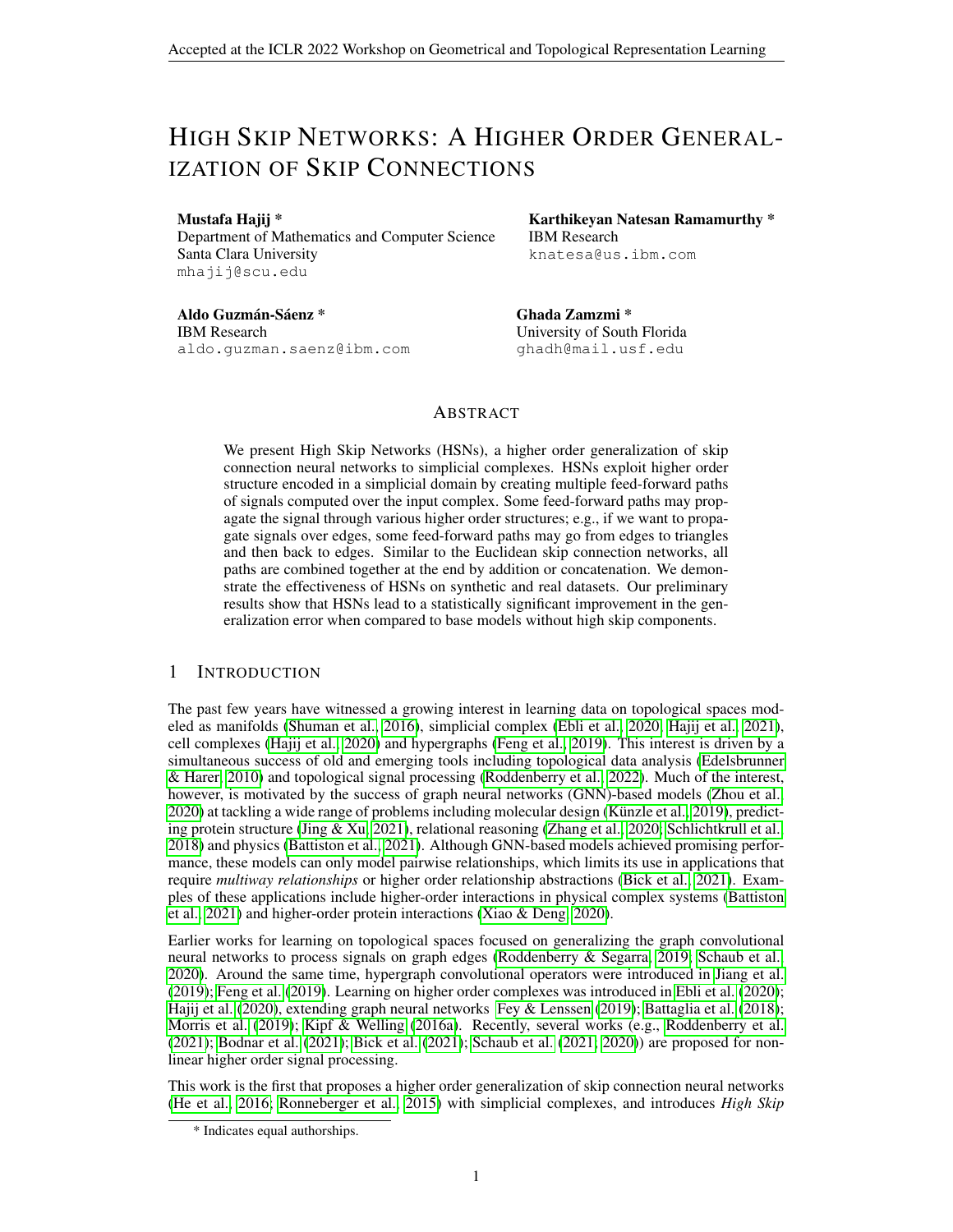*Networks*(HSNs). Skip connection layers are arguably one of the most successful layers that allowed the training of very deep neural networks. The immediate advantage of HSNs over regular networks defined on these domains (e.g., [Hajij et al.](#page-5-2) [\(2020\)](#page-5-2); [Roddenberry et al.](#page-6-1) [\(2022\)](#page-6-1); [Ebli et al.](#page-5-0) [\(2020\)](#page-5-0)) is the same that of its Euclidean analogues: training deeper neural networks. HSNs also hold other unique characteristics. For example, HSNs exploit higher order structure information encoded in the domain to construct a final output. In particular, HSNs construct multiple feed-forward paths of signals computed over the input complex. Some of these paths may propagate the signal via higher order structures thereby exploiting this structural information. For example, if we want to propagate signals over edges, some feed-forward paths may go from edges to triangles and then back to edges. These feed-forward paths are combined together at the end by addition or concatenation similar to their Euclidean analogues [\(He et al., 2016\)](#page-5-13).

#### <span id="page-1-0"></span>2 BACKGROUND: ABSTRACT SIMPLICIAL COMPLEXES

This section provides the basic notations and definitions used in the paper. Further details on these complexes can be found in any classical textbook on algebraic topology (e.g., [Hatcher](#page-5-14) [\(2005\)](#page-5-14)).

Let  $V = \{v_1, ..., v_n\}$  be a set of vertices. A set of  $k + 1$  distinct elements of V is called a  $k$ − *simplex* on V. In particular, the 0-simplices are the singletons of the set V and are called vertices, 1-simplices are called edges, and 2-simplices are called faces or triangles. An *abstract simplicial complex* on V is a finite collection of simplices X from V such that  $\sigma \in X$  and  $\beta \subset \sigma$  implies  $\beta \in X$ . The dimension of X is the dimension of the highest simplex in X. For any  $0 \le k \le n$ , we denote by  $X^k$ the set of all k-simplices. We set  $|X^k| = N^k$ . We typically give each simplex in X an orientation, which is the choice of ordering on the vertices of the simplex. Two orientations of the same simplex are considered to be equivalent if they are related via an even permutation.

Let  $\mathcal{C}_k(X)$  denotes the R-vector space of all linear combinations of all oriented k-simplices in X. Elements of  $\mathcal{C}_k(X)$  are typically called k-*chains*; in particular, k-simplices in X are called *primitive* k*-chains*. We make the convention that an orientation change of a primitive k-chain to correspond to a change in its sign; for instance,  $[v_0, v_1] = -[v_1, v_0]$ . Finally, we give the simplices in  $X^k$  an ordering and identify the  $j^{th}$  element in this ordered set with  $j^{th}$  canonical basis element in  $\mathbf{R}^{N_k}$ . This identification yields a vector space isomophism between  $\mathcal{C}_k(X)$  and  $\mathbf{R}^{N_k}$ , which we will assume for the rest of the paper. The space of k-*cochains* is the dual space of k-chains' space and will be denoted by  $C^k(X) := C_k^*(X)$ . Being finite dimensional, these two spaces are isomorphic. A k-cochain element can be interpreted as a real signal defined on the k-simplices of  $X$ [\(Grady & Polimeni, 2010\)](#page-5-15). In particular, 0−cochains correspond to the graph signals [\(Ortega et al.,](#page-6-13) [2018\)](#page-6-13). The *boundary operator*  $\partial_k : C_k(X) \to C_{k-1}(X)$  is defined on the primitive k-chains via:  $\partial_k[v_0, v_1, \dots, v_k] = \sum_{i=1}^k (-1)^i [v_0, \dots, \hat{v}_i, \dots, v_k]$ , where  $\hat{v}_i$  indicates that  $v_i$  is missing from the sequence that determines the simplex. For an abstract simplicial complex of dimension  $n$ , the boundary operators  $\{\partial_k\}_{k=1}^n$  completely determine the structure of X. Additionally, these operators satisfy  $\partial_{k-1} \circ \partial_k = 0$ . Since the complex X is finite, the boundary operator  $\partial_k$  can be represented by a matrix  $\mathbf{B}_k$  and the typical bases used to construct this matrix are the primitive chains of  $X^k$  and  $\dot{X}^{k-1}$  with a fixed order on these chains. Intuitively, this matrix describes the incidence between the primitive chains of  $X^k$  and  $X^{k-1}$  and is referred to as the  $k^{th}$  *incidence matrix* of the complex X. Dually, the coboundary maps are defined as the transpose  $\partial_k^T$  of the boundary maps. The (co)boundary can be used to define *the combinatorial k-Hodge Laplacian*  $L_k = \partial_k^\top \partial_k + \partial_{k+1} \partial_{k+1}^\top$ . Similarly, we can define the *higher-order adjacency matrix*  $A_k : C^k(X) \to C^k(X)$  that describes the way k-primitive chains are adjacent to each other. In particular  $A_0$  is the regular graph adjacency matrix.

## 3 PROPOSED HIGH SKIP NETWORKS (HSNS)

HSNs are inspired by categorical notions. In category theory, the term *factors through* refers to a composition of morphisms. If we are given three objects A, B, and C and a map  $f: A \rightarrow B$ , which can be written as a composition  $f = h \circ g$  with  $g : A \to B$  and  $h : B \to C$ , then we say that f factors through B. The notion can be intuitively described via the following commutative diagram: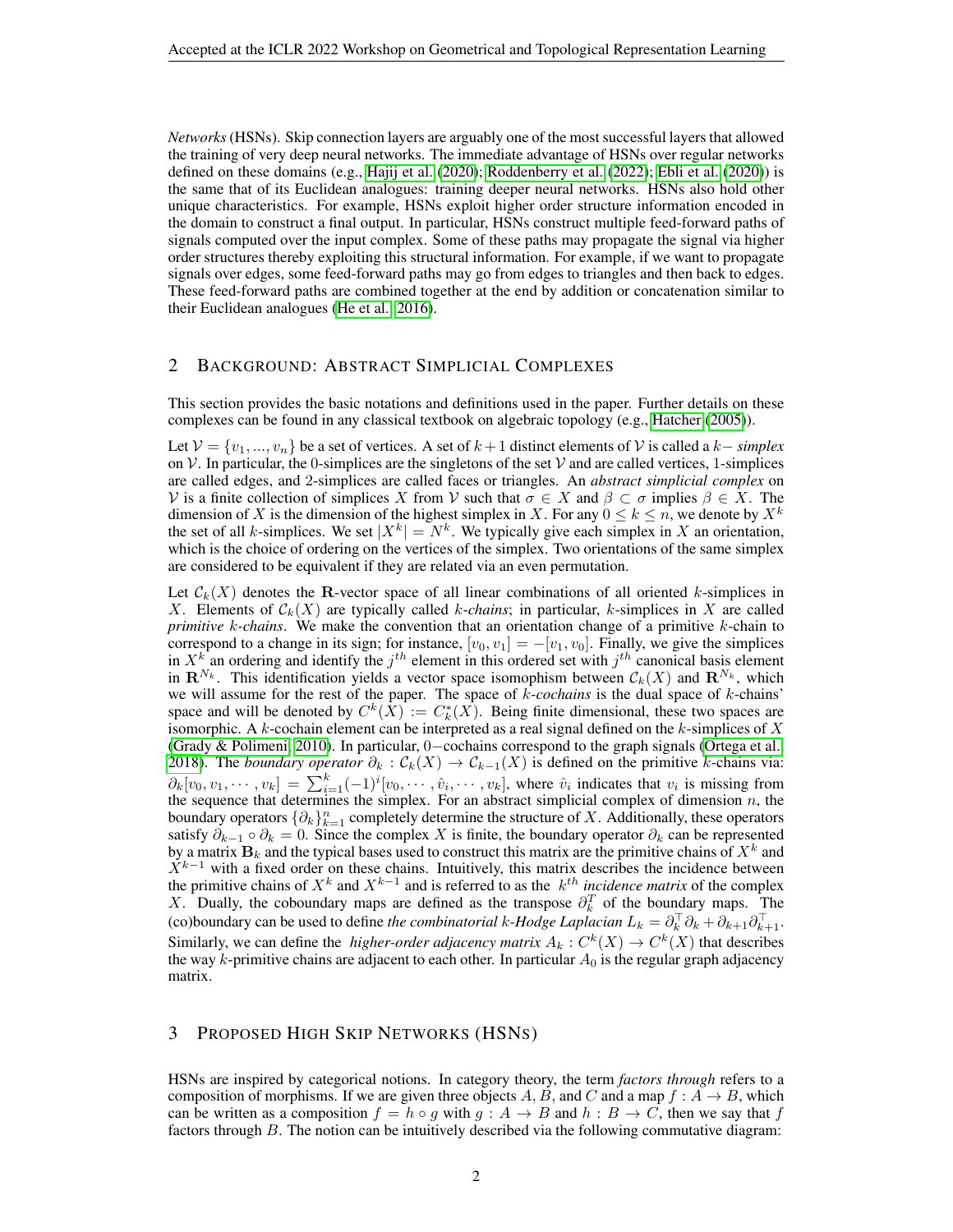

Now let s<sup>i</sup> be in *i*-cochain and suppose that act on s<sup>i</sup> via two neural networks  $F, K : \mathcal{C}^i(X) \to$  $\mathcal{C}^{j}(X)$  such that  $K = h \circ g$  with  $g: \mathcal{C}^{i}(X) \to \mathcal{C}^{k}(X)$ , and  $h: \mathcal{C}^{k}(X) \to \mathcal{C}^{j}(X)$ .

$$
\begin{array}{ccc}\n\mathcal{C}^k(X) & & \\
\downarrow^{g} & & \\
\mathcal{C}^i(X) & \xrightarrow{(F,0)} & \mathcal{C}^j(X) \oplus \mathcal{C}^j(X) \xrightarrow{+} C^j(X)\n\end{array}
$$

This diagram represents a flow of a cochain  $s^i$  through two different feed-forward paths, one of which "factors through"  $\mathcal{C}^k(X)$  in the sense that it gets mapped to a cochain supported on the k-simplices via the map g before landing in  $\mathcal{C}^{j}(X)^{1}$  $\mathcal{C}^{j}(X)^{1}$  $\mathcal{C}^{j}(X)^{1}$ . We call the above setup where some feedforward paths go via higher order simplices as the proposed high skip network. Typically, the final j- cochains  $K(s^i)$ ,  $F(s^i)$  are combined together to form a single j-cochain  $K(s^i) + F(s^i)$ . The networks  $F$ , g, and h can be chosen as vanilla convolutional networks [\(Bunch et al., 2020;](#page-5-16) [Ebli et al.,](#page-5-0) [2020\)](#page-5-0) or more general higher order message passing networks [\(Hajij et al., 2020\)](#page-5-2). The following diagram illustrates how this setting generalizes the classical skip connection setup:



In fact, HSNs can also be viewed as a non-identity skip connection [\(Orhan & Pitkow, 2017\)](#page-6-14) with the difference of having that skip connection across multiple dimensions in the complex. The work by [Orhan & Pitkow](#page-6-14) [\(2017\)](#page-6-14) demonstrated that non-identity skip connections lead to training improvements. This is also demonstrated in our results in the next section.

### 4 EXPERIMENTS & RESULTS

We evaluated HSNs using synthetic and real datasets. We performed three experiments for three tasks: link prediction, node classification, and vector field decomposition. Note that our aim is not to outperform the state-of-the-art methods. Instead, we aim to demonstrate that our method leads to a statistically significant improvement in the generalization error when compared to a base-model with a similar number of weights and network structure, except for the high skip part.

Link Prediction. This experiment evaluates the performance of HSN models for link prediction using two citation network datasets: Cora and Citeseer [\(Sen et al., 2008\)](#page-6-15). For data setup, we removed a portion of the citation edges while keeping the features of the nodes. The validation and tests sets are obtained from the removed links and the same number of randomly sampled non-edges.

To test the proposed method, we created two graph variational autoencoder (GVAE) models [\(Kipf](#page-5-17) [& Welling, 2016b\)](#page-5-17). The first one is essentially the same model proposed in [Kipf & Welling](#page-5-17) [\(2016b\)](#page-5-17), which consists of encoders for the mean and the standard deviation of the latent space. Specifically, the encoder consists of two graph neural network :  $\mu = \text{GCN}_{\mu}(s_0, A_0)$  and  $\log \sigma = \text{GCN}_{\sigma}(X, A_0)$ . Here  $s_0$  is the input 0-cochain<sup>[2](#page-2-1)</sup>,  $GCN(s_0, A_0) = \tilde{A}_0 \phi(\tilde{A}_0 s_0 \mathbf{W}_0) \mathbf{W}_1$  with  $\tilde{A}_0 = D_0^{-1/2} A_0 D_0^{-1/2}$ <br>-  $\mathbf{W}_i$  are the trainable parameters, and  $\phi$  is the Relu activation function. The decoder has  $P(A_0|Z) = \prod_{i=1}^{N_0} \prod_{j=1}^{N_0} P(A_{ij}|z_i, z_j)$  with  $P(A_{ij} = 1|z_i, z_j) = \sigma(z_i^T z_j)$ . On the other hand, the

<span id="page-2-1"></span><span id="page-2-0"></span> $<sup>1</sup>$ Note that this diagram is not commutative.</sup>

<sup>&</sup>lt;sup>2</sup>Recall that that 0- cochains on graphs correspond to signals or features defined on the nodes of that graph as we discussed in Section [2.](#page-1-0)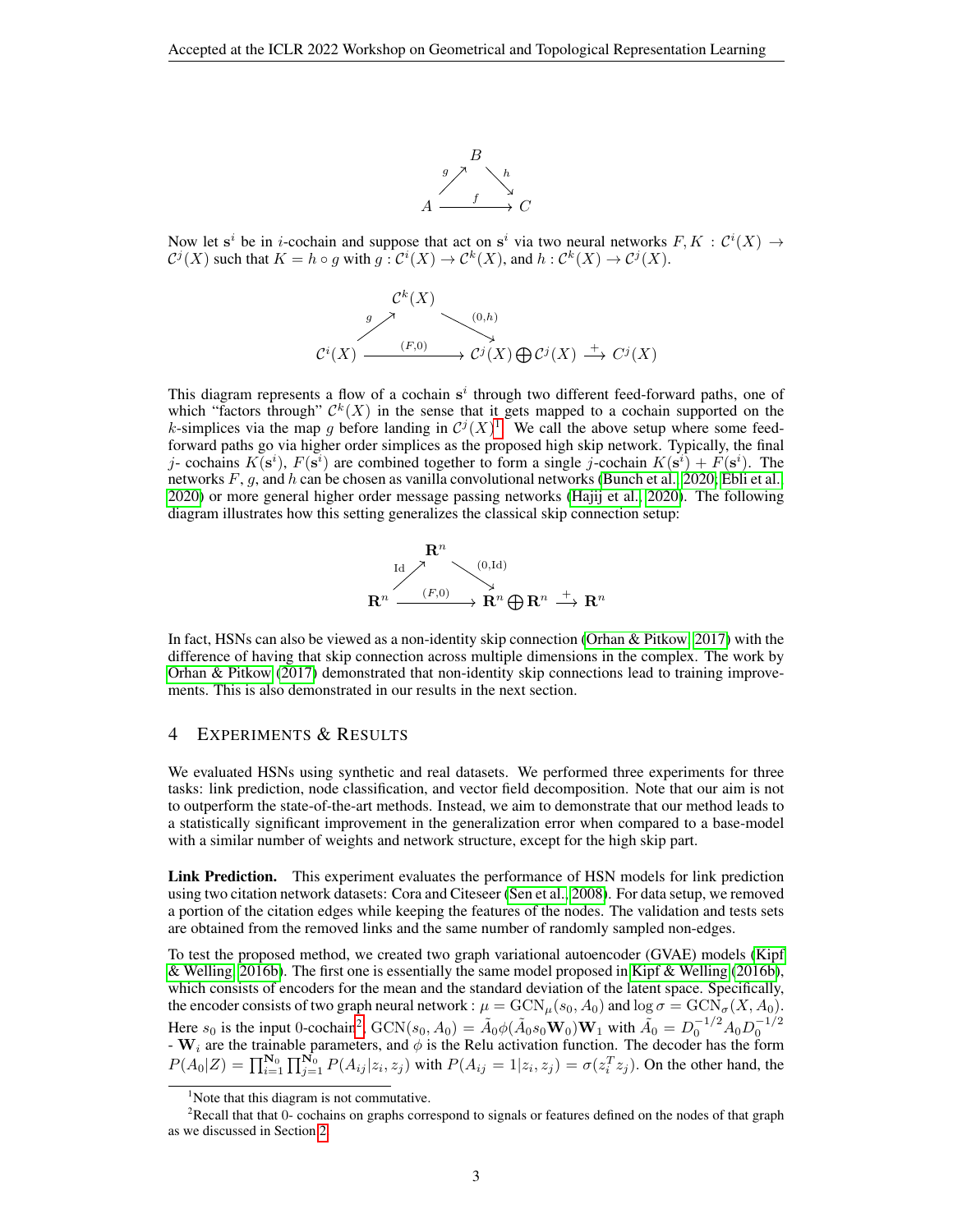<span id="page-3-0"></span>

| Table 1: Link Prediction on the Corda and the Citeseer datasets. Bold values indicate superiority. |
|----------------------------------------------------------------------------------------------------|
|----------------------------------------------------------------------------------------------------|

| Method      | AUC (Cora)            | AP (Cora)             | AUC (Citeseer)        | AP (Citeseer)       |
|-------------|-----------------------|-----------------------|-----------------------|---------------------|
| <b>GVAE</b> | $0.91183 + 0.0558$    | $0.91538 \pm 00481$   | $0.89558 + 0.01316$   | $0.91241 + 0.01092$ |
| HSN (ours)  | $0.93073 \pm 0.00273$ | $0.93650 \pm 0.00489$ | $0.91307 \pm 0.00984$ | $0.92334 + 0.00612$ |

HSN model is simply defined as  $\text{HSN}(s_0, A_0, \partial_1) = \tilde{A}_0 \phi(\tilde{A}_0 s_0 \mathbf{W}_0) \mathbf{W}_1 + \partial_1 \phi(\partial_1^T s_0 \mathbf{W}_0) \mathbf{W}_1$ , and is used to replace the encoder models of the mean and standard deviations above. The decoder in this second model is defined as before. Note that our HSN model factors through the edges, and it has the same number of parameters as the GVAE base model. Further, note that the difference between the base model and the proposed HSN model is the high skip part  $\partial_1\phi(\partial_1^T s_0 \mathbf{W}_0) \mathbf{W}_1$ , which might appear as redundant information, but actually contributes to performance improvement. The performance of link prediction using the proposed HSN is reported in Table [1](#page-3-0) for the Cora and Citeseer datasets. We reported the results using the area under the ROC curve (AUC) and the average precision (AP) on the test dataset. The reported results are the mean and standard deviation for 10 independent runs with random initializations on the same dataset splits.

Node Classification. We performed semi-supervised node classification to categorize the nodes in a graph given the class labels of a few nodes; i.e., given a small number of labeled data from the Cora dataset. We compared the performance of node classification obtained using a deep HSN model against a base skip connection GCNs. The base skip connection is given by  $\text{GCN}(s_0^0, A_0) =$  $\tilde{A}_0(\tilde{A}_0s_0^0\mathbf{W}_0 + \tilde{A}_0\,\text{GCN}^d(\mathbf{s}_0^d,A_0)\mathbf{W})\mathbf{W}$  where  $\text{GCN}^i(\mathbf{s}_0^i,A_0) = \phi(\tilde{A}_0(\phi(\tilde{A}_0\mathbf{s}_0^{i-1}\mathbf{W}_i)\mathbf{W}_i') +$  $\mathbf{s}_0^{i-1}$ ), where  $\mathbf{s}_0^1 := \tilde{A} \mathbf{s}_0^0 \mathbf{W}_0$  and d is the depth of the network. The HSN model is given via:  $\text{HSN}_1(\mathbf{s}_0^0, A_0, A_1, \partial_1) = \tilde{A}_0(\tilde{A}_0 s_0^0 \mathbf{W}_0 + \partial_1(\text{HSN}_e^d(\mathbf{s}_1^d, A_1) + \mathbf{s}_1^d)\mathbf{W})\mathbf{W}$  where  $\text{HSN}_e^i(\mathbf{s}_1^i, A_1) =$  $\phi(\tilde{A}_1(\phi(\tilde{A}_1\mathbf{s}_1^{i-1}\mathbf{W}_i)\mathbf{W}_i') + \mathbf{s}_1^{i-1})$ , and  $\mathbf{s}_1^0 := \partial_1^T \mathbf{s}_0^0 \mathbf{W}_0$ . Note that the networks are essentially similar, and they only differ in the structural matrices:  $A_0$ ,  $A_1$  and  $\partial_1$ , which determine the way the higher skip connection feed-forward paths are defined. Figure [1.](#page-3-1)a presents the results of 10 independent runs, for each depth, with random initializations on the same dataset splits. We observe that the performance of HSN does not decay as the number of layers increases whereas the base model performs worse than the proposed HSN as we increase the number of layers.



<span id="page-3-1"></span>Figure 1: (a) A comparison of two networks, baseline skip connection GNN and proposed HCN. (b) and (c) represent the plot of the 1-cochain  $\partial_1^T \alpha$  both the original edges signal (black arrows) on the simplicial complex and the reconstructed ones inferred from the network (green arrows). The black and green arrows overlap demonstrates good performance; 1-cochain is visualized as a vector field by interpolating it from the edge values using Whitney interpolation [\(Bell & Hirani, 2012\)](#page-5-18).

**Vector Field Decomposition.** Any  $k$ -cochain can be uniquely decomposed into gradient, curl, and harmonic parts. This decomposition is called the Hodge decomposition. Namely, for any  $k$ -cochain s, there are unique cochains  $\alpha \in C^{k-1}(X)$  and  $\beta \in C^{k+1}(X)$  such that  $s = \partial_k^T \alpha + \partial_{k+1} \beta + h$ . This idea has been exploited in a neural network architecture proposed by [Roddenberry et al.](#page-6-10) [\(2021\)](#page-6-10). Here, we used a similar HSN architecture to factor an edge signal through the nodes and the faces of a 2d-simplicial complex. Specifically, we generated a random 1-cochain on a 2d-simplicial complex with 332 faces and 131 nodes (See Figure [1.](#page-3-1)b). We pre-computed the Hodge decomposition of this cochain. Then, we used this decomposition to create the dataset pairs with the input being the random 1-cochain s and the output being the projections  $\partial_1^T \alpha$  and  $\partial_2 \beta$ . We tested the ability of HSN models on the regression problem of predicting the projections  $\partial_1^T \alpha$  and  $\partial_2 \beta$  given the input. To this end, we treated this problem similar to the link prediction problem, and masked certain edges of the random 1-cochain. We then trained the following HSN network on the remaining parts of the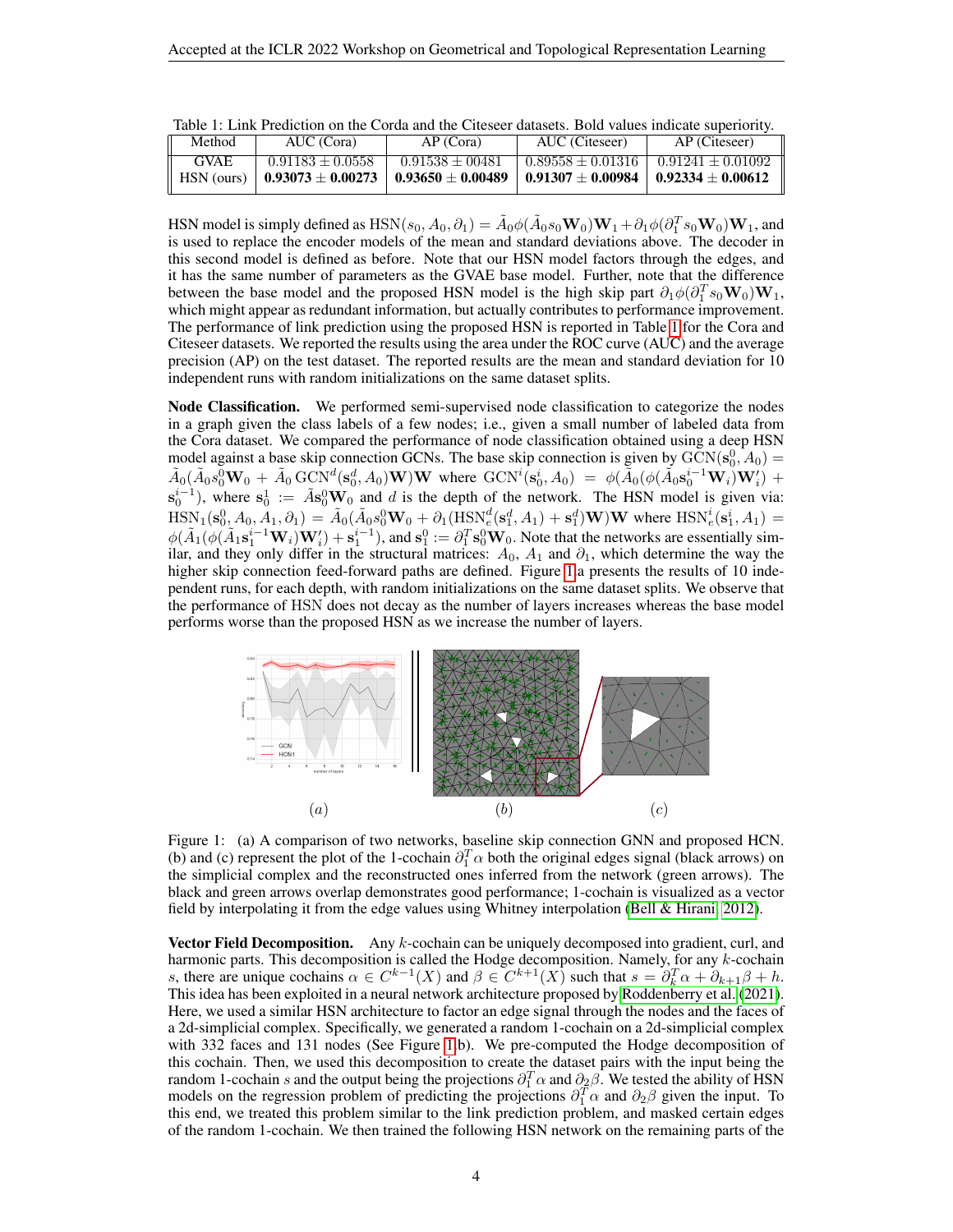signal:

$$
\text{HSN}(\mathbf{s}_1, A_1, \partial_1, \partial_2) = \partial_1^T (\phi \partial_1 \mathbf{s}_1 \mathbf{W}_1) \mathbf{W}_2 + \tilde{A}_1 (\phi \tilde{A}_1 \mathbf{s}_1^l \mathbf{W}_3) \mathbf{W}_4 + \partial_2 (\phi \partial_2^T \mathbf{s}_1 \mathbf{W}_5) \mathbf{W}_6 \tag{1}
$$

where  $W_i$  represents parameter matrices. Figure [1.](#page-3-1)b and Figure 1.c show the inference of the trained network on the entire 1-cochain. The results in the figure show that the original (black arrows) and the reconstructed (green arrows) signals follow each other closely.

These preliminary results for the three tasks are promising. They demonstrate the ability of the proposed method to improve performance and generalization error as compared to the base models.

## 5 ACKNOWLEDGEMENT

Mustafa Hajij was supported in part by the National Science Foundation (NSF, DMS-2134231). Although the current affiliation of Ghada Zamzmi is the National Institutes of Health (NIH), this work was designed while being with the University of South Florida. The opinions expressed in this article are the author's own and do not reflect the view of NIH, the Department of Health and Human Services, or the United States government.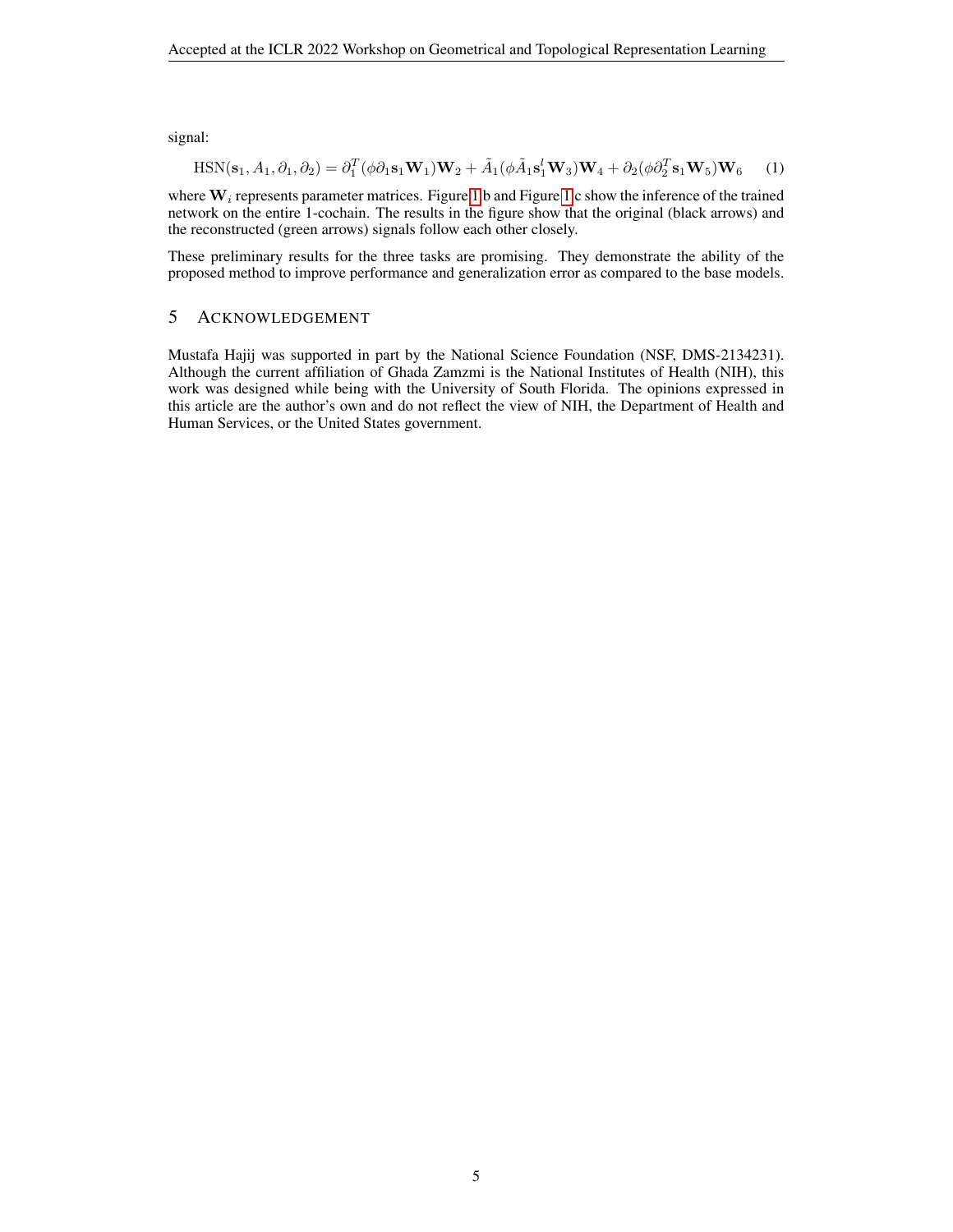#### **REFERENCES**

- <span id="page-5-10"></span>Peter W Battaglia, Jessica B Hamrick, Victor Bapst, Alvaro Sanchez-Gonzalez, Vinicius Zambaldi, Mateusz Malinowski, Andrea Tacchetti, David Raposo, Adam Santoro, Ryan Faulkner, et al. Relational inductive biases, deep learning, and graph networks. *arXiv preprint arXiv:1806.01261*, 2018.
- <span id="page-5-6"></span>Federico Battiston, Enrico Amico, Alain Barrat, Ginestra Bianconi, Guilherme Ferraz de Arruda, Benedetta Franceschiello, Iacopo Iacopini, Sonia Kefi, Vito Latora, Yamir Moreno, et al. The ´ physics of higher-order interactions in complex systems. *Nature Physics*, 17(10):1093–1098, 2021.
- <span id="page-5-18"></span>Nathan Bell and Anil N Hirani. Pydec: software and algorithms for discretization of exterior calculus. *ACM Transactions on Mathematical Software (TOMS)*, 39(1):1–41, 2012.
- <span id="page-5-7"></span>Christian Bick, Elizabeth Gross, Heather A Harrington, and Michael T Schaub. What are higherorder networks? *arXiv preprint arXiv:2104.11329*, 2021.
- <span id="page-5-12"></span>Cristian Bodnar, Fabrizio Frasca, Yuguang Wang, Nina Otter, Guido F Montufar, Pietro Lio, and Michael Bronstein. Weisfeiler and lehman go topological: Message passing simplicial networks. In *International Conference on Machine Learning*, pp. 1026–1037. PMLR, 2021.
- <span id="page-5-16"></span>Eric Bunch, Qian You, Glenn Fung, and Vikas Singh. Simplicial 2-complex convolutional neural nets. *NeurIPS workshop on Topological Data Analysis and Beyond*, 2020.
- <span id="page-5-0"></span>Stefania Ebli, Michaël Defferrard, and Gard Spreemann. Simplicial neural networks. *NeurIPS* 2020 *Workshop TDA and Beyond*, 2020.
- <span id="page-5-4"></span>Herbert Edelsbrunner and John Harer. *Computational topology: an introduction*. American Mathematical Soc., 2010.
- <span id="page-5-3"></span>Yifan Feng, Haoxuan You, Zizhao Zhang, Rongrong Ji, and Yue Gao. Hypergraph neural networks. In *Proceedings of the AAAI Conference on Artificial Intelligence*, volume 33, pp. 3558–3565, 2019.
- <span id="page-5-9"></span>Matthias Fey and Jan Eric Lenssen. Fast graph representation learning with pytorch geometric. *arXiv preprint arXiv:1903.02428*, 2019.
- <span id="page-5-15"></span>Leo J Grady and Jonathan R Polimeni. *Discrete calculus: Applied analysis on graphs for computational science*, volume 3. Springer, 2010.
- <span id="page-5-2"></span>Mustafa Hajij, Kyle Istvan, and Ghada Zamzmi. Cell complex neural networks. *NeurIPS 2020 Workshop TDA and Beyond*, 2020.
- <span id="page-5-1"></span>Mustafa Hajij, Ghada Zamzmi, and Xuanting Cai. Simplicial complex representation learning. *arXiv preprint arXiv:2103.04046*, 2021.
- <span id="page-5-14"></span>Allen Hatcher. *Algebraic topology*. 2005.
- <span id="page-5-13"></span>Kaiming He, Xiangyu Zhang, Shaoqing Ren, and Jian Sun. Deep residual learning for image recognition. In *Proceedings of the IEEE conference on computer vision and pattern recognition*, pp. 770–778, 2016.
- <span id="page-5-8"></span>Jianwen Jiang, Yuxuan Wei, Yifan Feng, Jingxuan Cao, and Yue Gao. Dynamic hypergraph neural networks. In *IJCAI*, pp. 2635–2641, 2019.
- <span id="page-5-5"></span>Xiaoyang Jing and Jinbo Xu. Fast and effective protein model refinement using deep graph neural networks. *Nature Computational Science*, 1(7):462–469, 2021.
- <span id="page-5-11"></span>Thomas N Kipf and Max Welling. Semi-supervised classification with graph convolutional networks. *arXiv preprint arXiv:1609.02907*, 2016a.
- <span id="page-5-17"></span>Thomas N Kipf and Max Welling. Variational graph auto-encoders. *arXiv preprint arXiv:1611.07308*, 2016b.